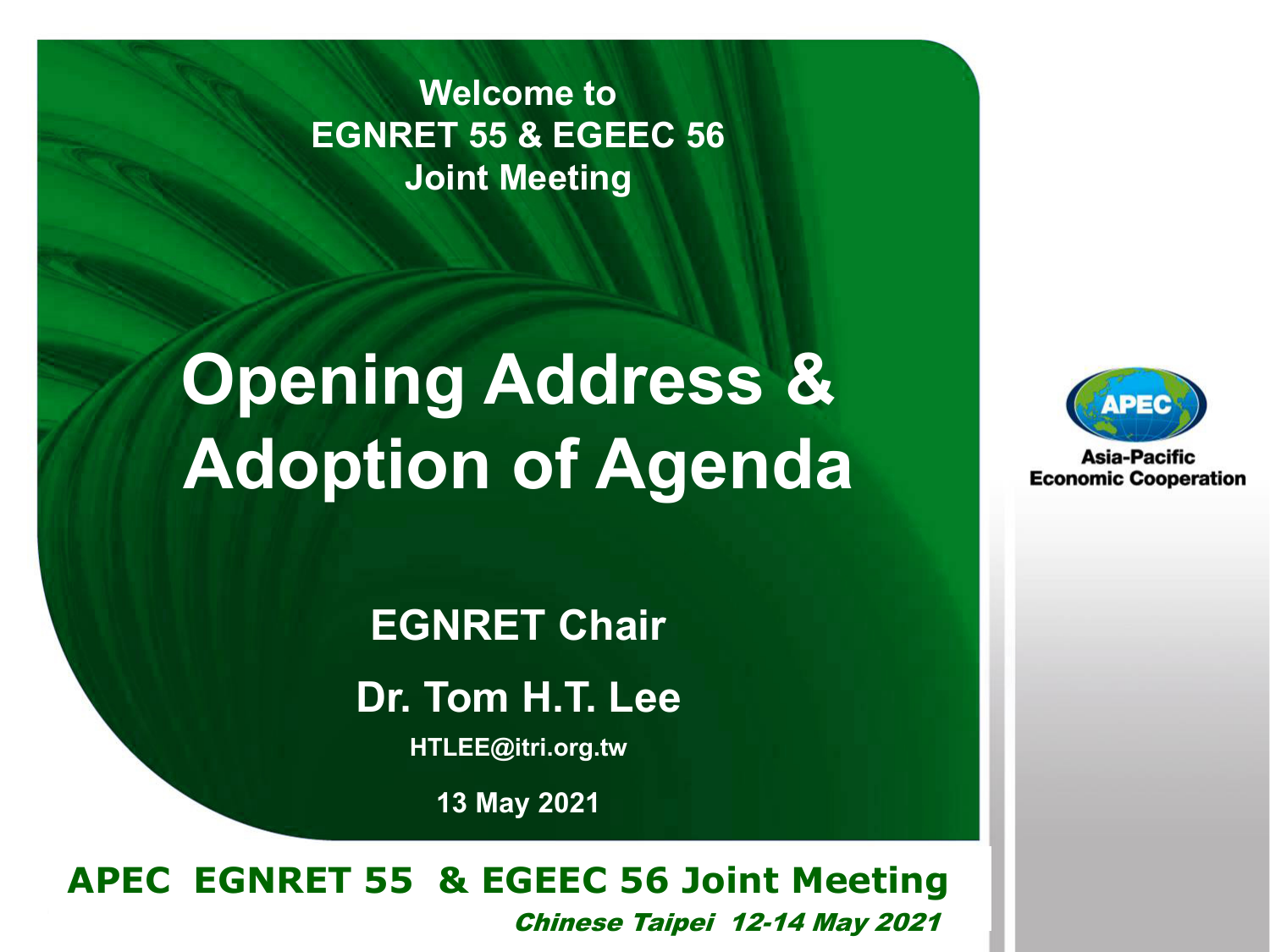#### **Joint Meeting 13 May 2021**



| 08:30-09:00 | <b>Test Run and Registration</b>            |                            |
|-------------|---------------------------------------------|----------------------------|
| 09:00-09:05 | <b>Official Welcome</b>                     | <b>Chinese Taipei</b>      |
| 09:05-09:10 | Opening Addresses & Adoption of Agenda      | <b>EGNRET /EGEEC Chair</b> |
| 09:10-09:15 | <b>Group Photo</b>                          |                            |
| 09:15-09:35 | <b>Energy Development in Chinese Taipei</b> | <b>Chinese Taipei</b>      |
| 09:35-09:50 | <b>APEC Secretariat Update</b>              | <b>APEC Secretariat</b>    |
| 09:50-10:05 | <b>EWG Update</b>                           | <b>EWG</b>                 |
| 10:05-10:20 | <b>EGNRET Update</b>                        | <b>EGNRET</b>              |
| 10:20-10:35 | <b>EGEEC Update</b>                         | <b>EGEEC</b>               |
| 10:35-10:50 | <b>EGEDA Update</b>                         | <b>EGEDA</b>               |
| 10:50-11:05 | <b>APERC Update</b>                         | <b>APERC</b>               |
| 11:05-11:20 | <b>APSEC Update</b>                         | <b>APSEC</b>               |
| 11:20-11:35 | <b>IEA Presenation</b>                      | <b>IEA</b>                 |
| 11:35-11:50 | <b>ICA Presenation</b>                      | <b>ICA</b>                 |
| 11:50-11:55 | <b>Key Areas for Collaboration</b>          | <b>EGNRET &amp; EGEEC</b>  |
| 11:50-12:00 | <b>Adjourn</b>                              | <b>EGNRET/EGEEC Chair</b>  |

**Page 2 EGNRET 55 & EGEEC 56 Joint Meeting (Virtual Meeting) Hosted by Chinese Taipei 12-14 May 2021**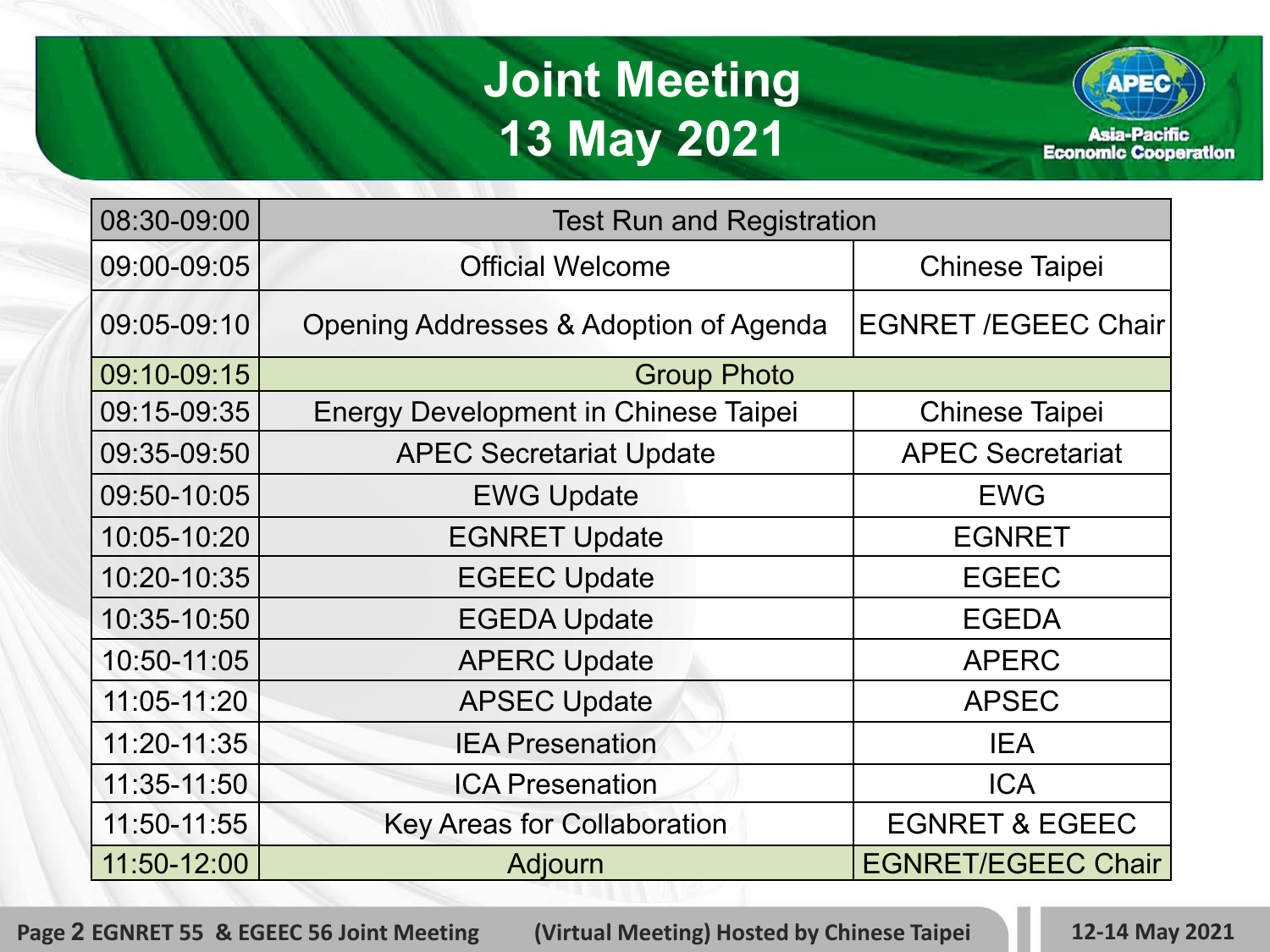### **EGNRET/EGEEC Meeting 14 May 2021**



| 08:30-09:00 | <b>Test Run and Registration</b>                                  |  |
|-------------|-------------------------------------------------------------------|--|
| 09:00-11:20 | <b>EGNRET/EGEEC Meeting</b>                                       |  |
| 11:20-11:30 | Break (Switch from EGNRET 55 / EGEEC 56 Meeting to Joint Meeting) |  |

**Page 3 EGNRET 55 & EGEEC 56 Joint Meeting (Virtual Meeting) Hosted by Chinese Taipei 12-14 May 2021**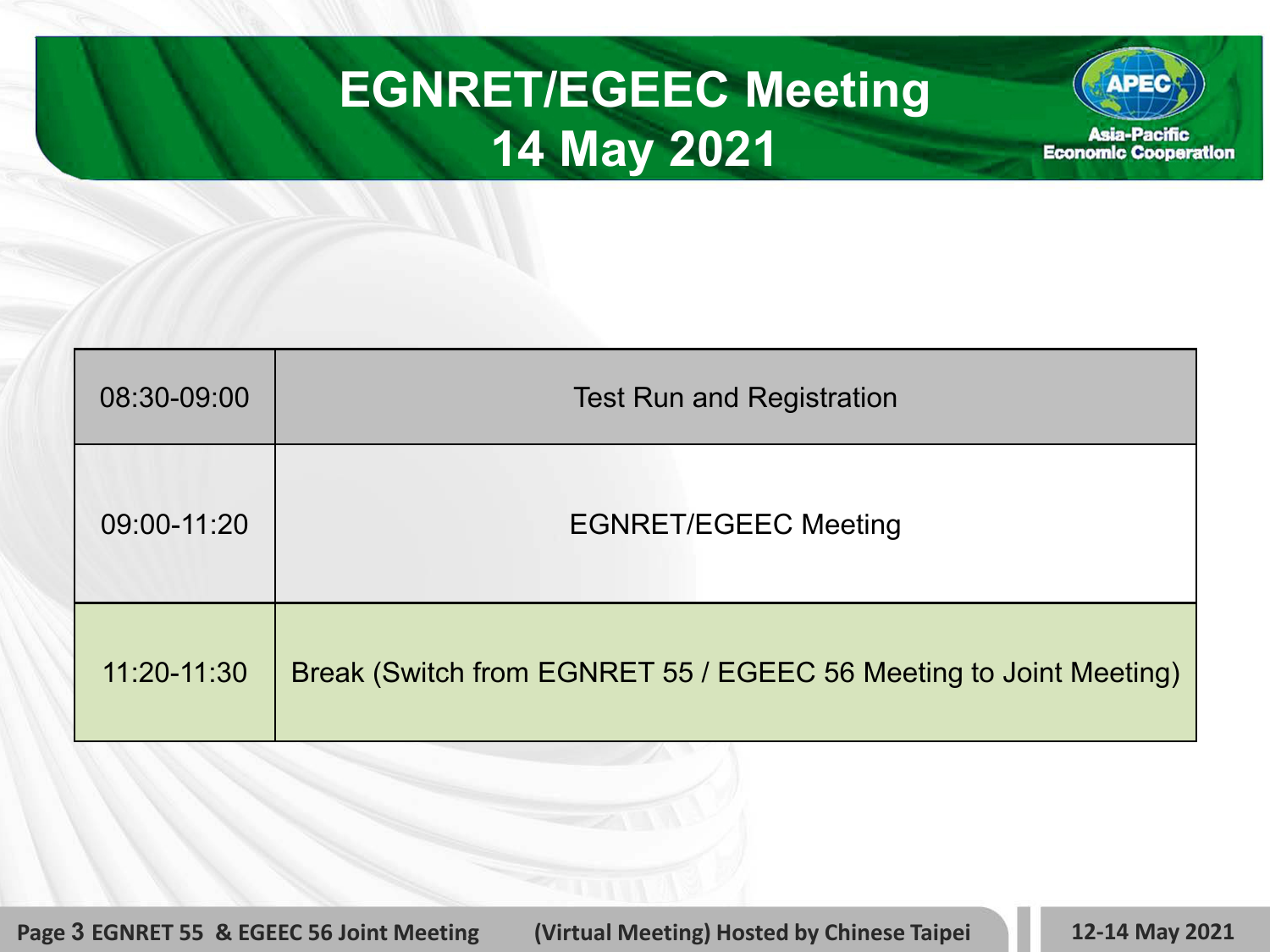### **Joint Meeting 14 May 2021**



| 11:30-11:35 | <b>EGEEC Report</b>                                                                       | <b>EGEEC Secretariat</b>   |
|-------------|-------------------------------------------------------------------------------------------|----------------------------|
| 11:35-11:40 | <b>EGNRET Report</b>                                                                      | <b>EGNRET Secretariat</b>  |
| 11:40-12:00 | Discussion:<br>Key Areas for Collaboration with APEC<br><b>Expert Groups and Sub-Fora</b> | <b>EGNRET / EGEEC</b>      |
| 12:00-12:10 | <b>Closing Remarks</b>                                                                    | <b>Chinese Taipei</b>      |
| 12:10-12:15 | Adjourn                                                                                   | <b>EGNRET/ EGEEC Chair</b> |

**Page 4 EGNRET 55 & EGEEC 56 Joint Meeting (Virtual Meeting) Hosted by Chinese Taipei 12-14 May 2021**